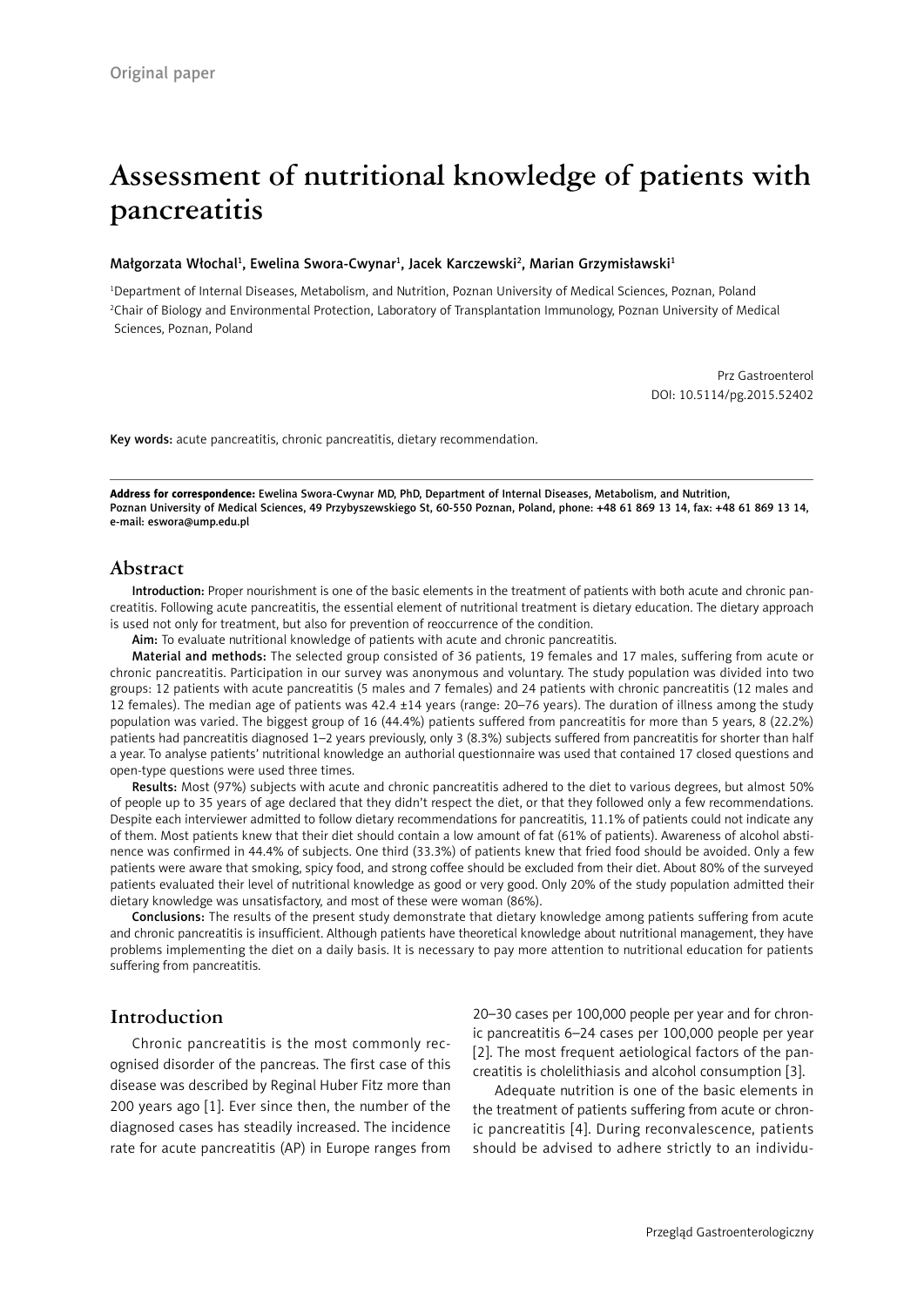al low-saturated fat diet, with fibre restriction [5, 6]. Total daily energy requirement should be divided into five smaller, more frequent meals. Boiling, steaming, or roasting in parchment or aluminium foil are recommended methods for food preparation. In addition, patients who are following a dietary plan for pancreatitis must avoid barbequing or deep-frying. In order to reduce dietary fibre content, it is necessary to replace wholegrain products with semolina or small pasta, and to avoid raw fruit and vegetables in the diet. Moreover, brassica and leguminous vegetables must be eliminated from the patients' menu, because they can cause flatulence. Patients should choose a low-fat products like: milk with up to 2% fat, low-fat meat, and cold cuts (poultry, turkey, veal). When it comes to preparation of soups and sauces, patients with pancreatitis should avoid roux and strong bullion. Certain types of food should be strictly excluded from these patients menu, including alcoholic beverages, coffee, chilli peppers, raw garlic and onions, all fat-full sweets, pastries, and ice cream. The spicy species may be replaced by mild herbs: cinnamon, vanilla, marjoram, thyme, basil, dill leaves [2]. An important aspect of the treatment of patients with chronic pancreatitis is also an adequate supply of pancreatic enzymes and vitamins B, A, D, E, and K and folic acid supplementation [7, 8]. The nutritional therapy should include also nutrients with confirmed regulatory effects on the immune system like: saturated amino acids (arginine), unsaturated amino acids (glutamine, glycine), sulphur amino acids, nucleotides, polyunsaturated fatty acids (ω-3, ω-6), antioxidants (vitamin C, vitamin E, β-carotene), and trace elements (selenium, copper, zinc, iron) [9].

The essential element of nutritional treatment following AP is nutritional education of patients. The dietary approach is used not only for treatment, but also for prevention of reoccurrence of the condition.

## **Aim**

The aim of this research was to assess nutritional knowledge, both theoretical and practical, among patients suffering from acute and chronic pancreatitis.

### **Material and methods**

The study was conducted between September 2010 and June 2011 in the Department of Internal Diseases, Metabolism, and Nutrition of Heliodor Święcicki University Hospital in Poznan, Poland. The selected group consisted of 36 patients, 19 females and 17 males, suffering from acute or chronic pancreatitis. The study population was divided into two groups: 12 patients with AP (5 males and 7 females) and 24 patients with chronic pancreatitis (12 males and 12 females). The median age of patients was 42.4 ±14 years (range: 20–76 years).

The duration of illness among the study population varied. The biggest group, 16 (44.4%) patients, had suffered from pancreatitis for more than 5 years, 8 (22.2%) patients had had pancreatitis diagnosed 1–2 years ago, and only 3 (8.3%) subjects had suffered from pancreatitis for shorter than half a year.

The selection of patients with pancreatitis was based on main and additional diagnoses in order to exclude the influence of concomitant illness on the study results. Among the selected patients with chronic pancreatitis, 6 suffered from diabetes, 3 patients had underactive thyroid, and 1 had celiac disease.

To analyse the patients' nutritional knowledge, an authorial questionnaire was used. Participation in our survey was anonymous and voluntary. Each patient consented to participation in the study. The questionnaire contained 17 closed questions and certification. Opentype questions were used three times.

### **Statistical analysis**

Results were statistically analysed using Microsoft Excel and PQStat 1.2.6. software, and the statistical functions used involved arithmetical average and standard deviation. Differences between variables were estimated by Pearson's correlation coefficient. Differences were considered statistically significant at  $p \leq 0.05$ .

# **Results and discussion**

# **Self-assessment of nutritional knowledge among patients with pancreatitis**

The nutritional knowledge of patients with acute and chronic pancreatitis was assessed by a questionnaire. Despite each interviewer admitting to follow dietary recommendations for pancreatitis, only 11.1% of patients could indicate any of them. Most patients knew that their diet should contain a low amount of fat (61% of patients). Awareness of alcohol abstinence was confirmed in 44.4% of subjects. One third (33.3%) of patients knew that fried food should be avoided. Only a few patients were aware that smoking, spicy food, and strong coffee should be excluded from their diet. Haritha and Wilcox showed that 56% of patients were aware of the relationship between smoking and chronic pancreatitis, and 72% were aware of alcohol and pancreatitis [10].

About 80% of the surveyed patients evaluated their level of nutritional knowledge as good or very good. Only 20% of the study population admitted their dietary knowledge was unsatisfactory, and most of these were woman (86%). A very strong link between negative evaluation of own nutritional knowledge and the duration of illness (less than 6 months) was detected  $(r_{xy} = 0.63; p \le 0.001)$ . This fact may suggest that the level of dietary knowledge stays in proportion to the disease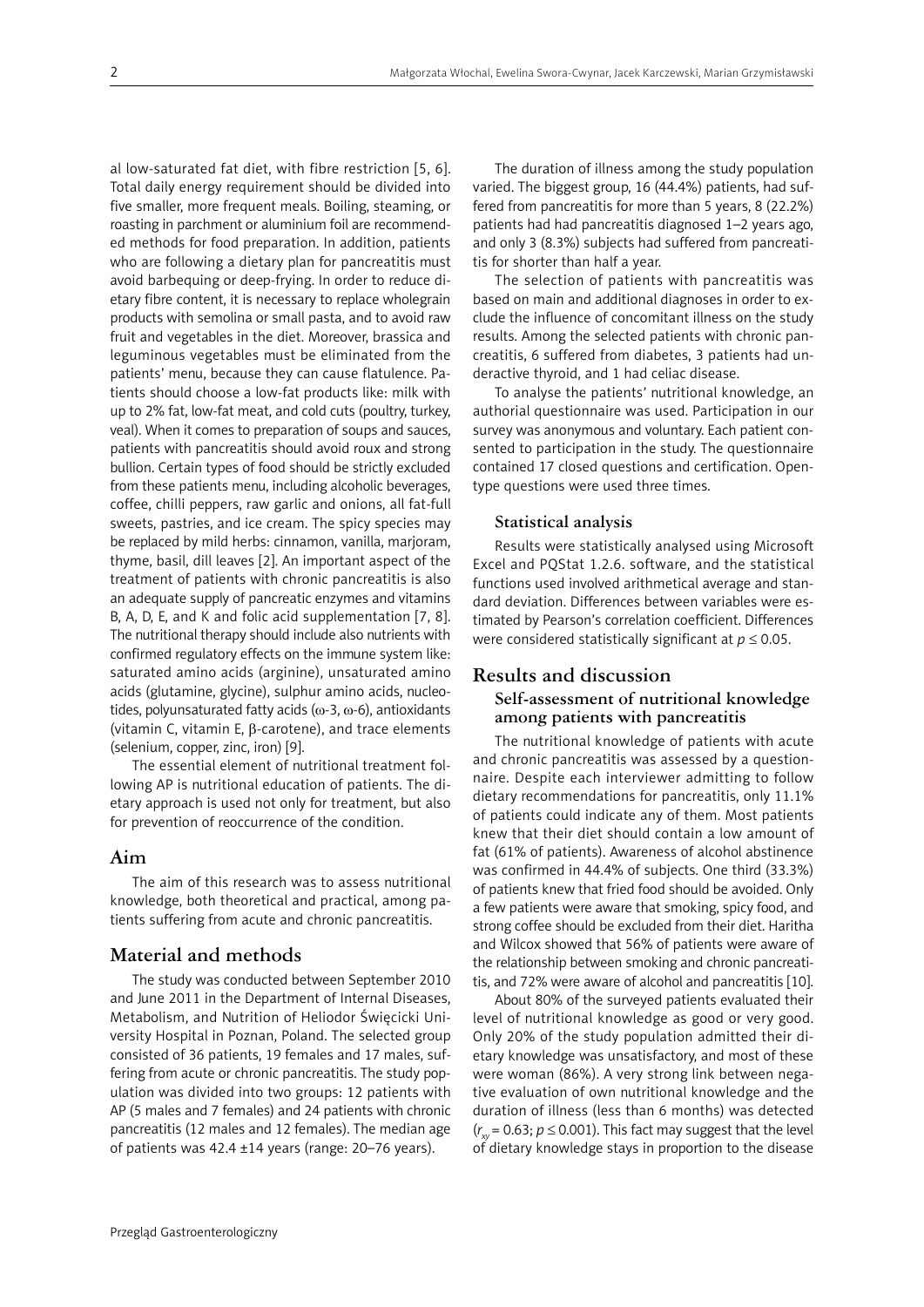duration. Patients who declared negative self-assessment of nutritional knowledge also admitted that their knowledge about metabolic disorders resulting from pancreatitis was unsatisfactory ( $r_{xy}$  = 0.75;  $p \le 0.001$ ). There was no statistically significant correlation between declared and real levels of nutritional knowledge.

### **Informational source of dietary knowledge**

A lot of different sources of information are used by patients searching for nutritional advice. Most (26%) subjects declared that theyobtained dietary advice from doctors, nurses, or dieticians. Nearly 53% of the interviewers thought that recommendations from doctors/ nurses/dieticians are the most valuable. This indicates a high level of trust in medical health care employers. It was particularly observed in the group of the elderly patients, who declared that they fully understood doctors' dietary recommendations. Negative correlation was detected between the age of respondents and the choice the electronic sources of information  $(r_{xx} = -0.4;$  $p \le 0.02$  for online articles and  $r_{\text{av}} = -0.35$ ;  $p \le 0.05$  for Internet forums). All interviewed patients declared that they had searched for information about diet and disease (Figure 1).

Although the dietary instructions received from health care employers were general, most interviewees (55.6%) admitted that they understood them correctly. The reason for this process was not estimated in this study; it could be a topic for further research.

### **Adherence to nutritional recommendations**

Most subjects (97%) with acute or chronic pancreatitis declared that they adhered to the diet; however, the study demonstrated that the elderly patients were more consistent with their dietary choices.

There is a positive correlation between the subject's age and adherence to the diet ( $r_{\text{av}}$  = 0.38;  $p \le 0.05$ ). The main reasons for difficulties with adherence to nutritional management in everyday life in the group of older patients (55–76 years old) were financial and sociological problems (dependence on careers).

Almost 80% of the study population between 20– 35 years of age admitted that they followed the diet only partially. Most of them explained that they had no chance to follow the diet because of lack of time for healthy food preparation and regular meals. Furthermore, young people admitted to a lack of strong motivation to maintain a good nutritional approach. Additionally, the results show that patients who demonstrated broad knowledge about pancreatitis were able to follow dietary recommendations to a greater extent  $(r_{xy} = 0.47;$ *p* ≤ 0.05) (Figure 2).

Most of the study population (63.9%) evaluated that it is possible to follow nutritional recommendations on an every day basis. The remaining 30% of patients declared that it was difficult to adhere to the diet. Based on the surveys, it can be concluded that most of those people did not search for information or did not make use of dietary consultations for over 2 years of the disease duration ( $r_{xy}$  = 0.34; *p* ≤ 0.05).

Our results demonstrate a correlation between duration of pancreatitis and information update frequency. All of the patients suffering from pancreatitis for less than for 6 months had been looking for dietary advice within 2 months prior to survey  $(r_{\text{w}} = 0.4;$  $p \le 0.05$ ). These patients admitted that they were unsatisfied with the help that they had received from doctors/nurses/dieticians because it was incomplete



Figure 1. Sources of nutritional information



Figure 2. Relation between adherence to the diet and patients' age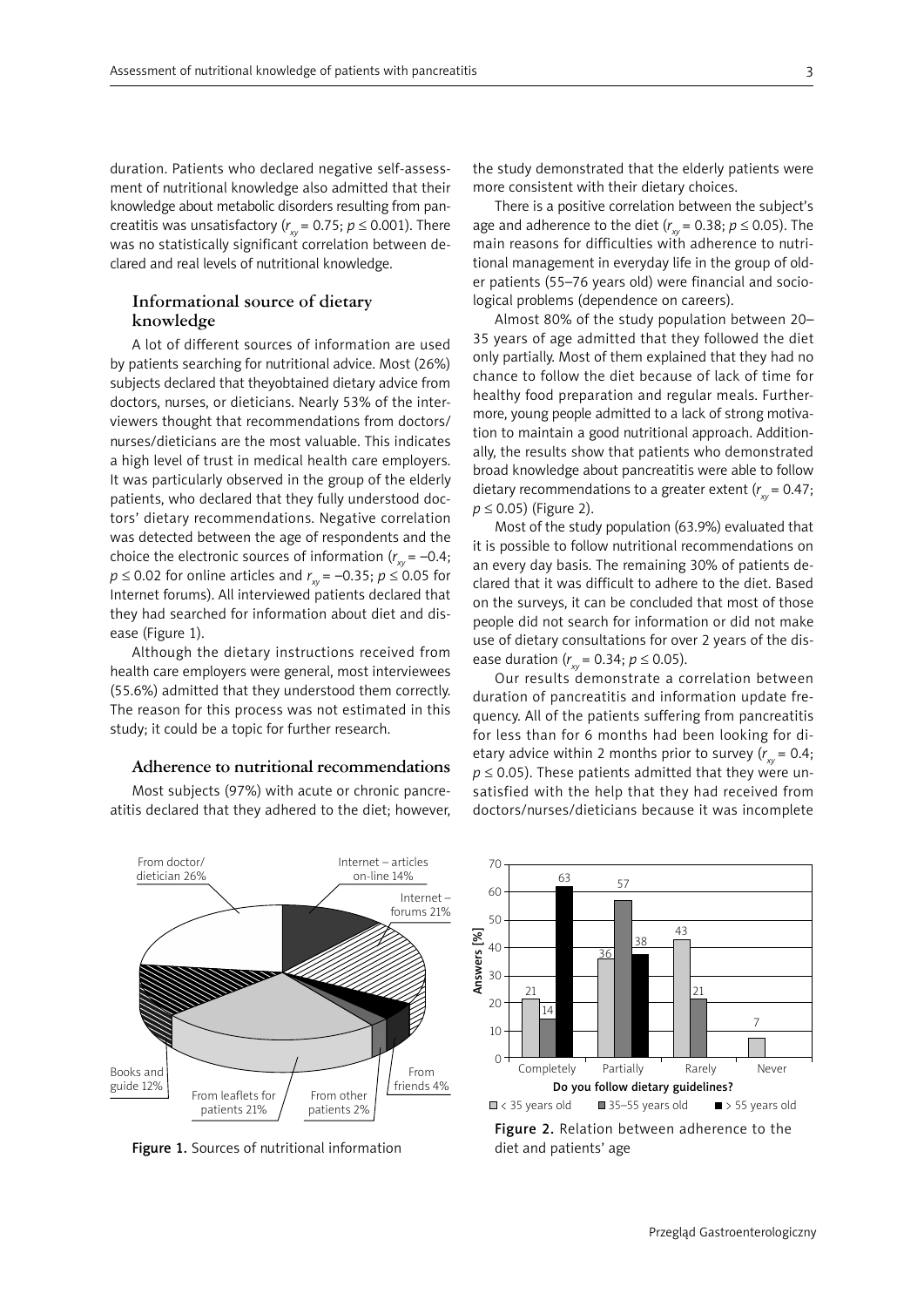



Figure 3. Theoretical and practical dietary knowledge among patients with pancreatitis

or unclear. Moreover, they thought that the dietary plan presented by healthcare employers was difficult to follow in everyday life ( $r_{xy}$  = 0.4;  $p \le 0.05$ ). People with disease diagnosed 5 years ago did not have the need for frequent updates on their dietary knowledge. Most of them looked for advice 7 to 12 months prior to the survey ( $r_{\text{av}}$  = 0.46;  $p \le 0.01$ ). In addition, almost half of those people declared that for over 2 years they did not consult a specialist in order to obtain dietary advice  $(r_{xy} = 0.4; p \le 0.05)$ . The dietary and disease-related knowledge of patients suffering from pancreatitis can be estimated as unsatisfactory. The results from this research are similar to the conclusions published by Majewski' *et al.* [11], who concluded that the nutritional knowledge of patients with gastroenterological problems was superficial.

The interview patients were asked about the presence of accompanying metabolic disorders, secondary to pancreatitis. Every third patient reported problems with hyperlipidaemia. One fifth (20%) of subjects were aware of the possibility of vitamin A, D, E, and K deficiency. Only 3 (8.3%) patients understood the risks of diabetes because of insulin deficiency. Almost 25% of the study population did not know what alimentary consequences may appear in the course of pancreatitis.

During our study we asked subjects to choose which, from 17 available sentences on recommended diet, were correct or false. On average, 12 points were gained in this task. Almost 60% of patients could correctly answer 50% of questions, and 40% subjects answered 80% of questions correctly.

Although most patients required theoretical dietary knowledge, they had problems adhering to these recommendations on a daily basis. In our study, patients were asked to chose between 33 products or methods

of meal preparation and decide whether products were healthy to be eaten: "I can eat", or unhealthy: "It's forbidden to eat". On average respondents could decide on 17 from 33 given products (Figure 3).

Although recently the role of the diet in pancreatitis has increased, patients' knowledge remains on the same unsatisfactory level. There are a few factors that can be responsible for this situation. First of all, patients often pay too little attention to nutritional advice. On the other hand, in Poland, there are a limited number of dieticians employed in hospitals. Private nutritional advice can be too expensive for many patients. Nevertheless, it is important to increase patients' interest in nutrition and to increase their awareness of possible complications that can appear in the course of disease if such a diet is not implemented.

### **Conclusions**

The results of the present study demonstrate that dietary knowledge among patients suffering from acute and chronic pancreatitis is insufficient. Although patients have theoretical knowledge about nutritional management, they have problems implementing the diet on a daily basis. Doctors and other health employers are indicated by patients as the main source of nutritional information; however, half of patients cannot fully understand their advice. Most (97%) patients with acute and chronic pancreatitis adhere to the diet to various degrees, but almost 50% of people up to 35 years of age declared that they did not respect the diet, or followed only a few recommendations. The major reasons are lack of time for preparation, irregular meals, and lack of strong will to maintain the diet.

It is necessary to pay more attention to nutritional education for patients suffering from pancreatitis. This goal could be achieved by improvement of communication between health care employers and patients. More dieticians should be involved in the process of patients' nutritional education.

# **Conflict of interest**

The authors declare no conflict of interest.

### References

- 1. O'Reilly DA, Kingsnorth AN. A brief history of pancreatitis. J R Soc Med 2001; 94: 130-2.
- 2. Jarosz M, Dzieniszewski J. Pancreas disease medical and dietetics advices [Polish]. PZWL, Warsaw 2009,
- 3. Kozieł D, Kozłowska M, Deneka J, et al. Retrospective analysis of clinical problems concerning acute pancreatitis in one treatment center. Prz Gastroenterol 2013; 8: 320-6.